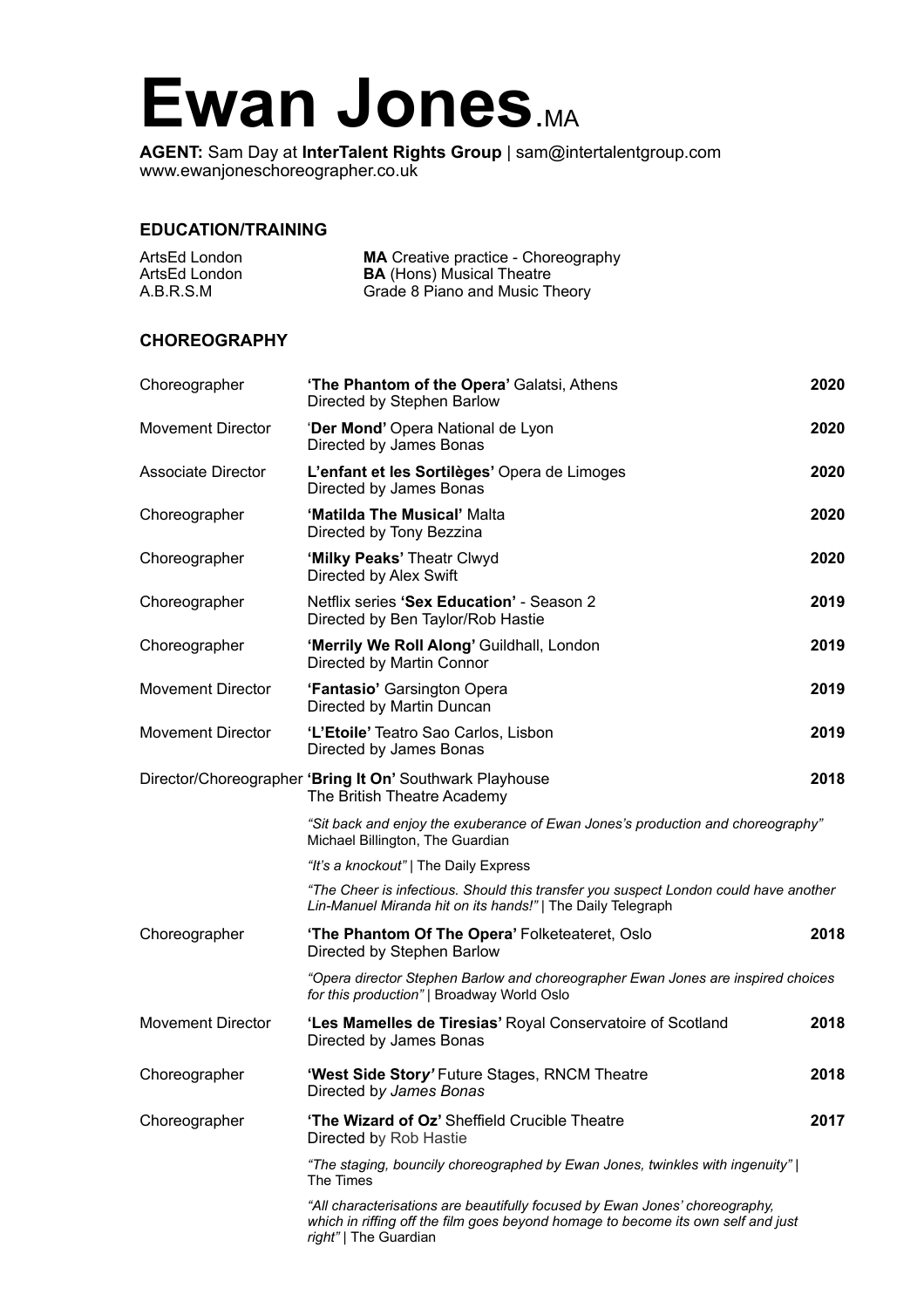|                          | Director/Choreographer '13 The Musical' Ambassadors Theatre, London<br>The British Theatre Academy                                                      | 2017 |
|--------------------------|---------------------------------------------------------------------------------------------------------------------------------------------------------|------|
|                          | "Ewan Jones' production pulses with a wild energy and has more spunk than a horde<br>of randy teens"   ***** Time Out                                   |      |
|                          | "A bright, bold, brash delight. Jones' choreography is fun and enthusiastic, just as a<br>High School musical should be"   ***** Musical Theatre Review |      |
| Choreographer            | 'Crazy For You' Guildhall, London<br>Directed by Martin Connor                                                                                          | 2017 |
|                          | "genuinely funny, stunningly choreographed"   Musical Theatre Review                                                                                    |      |
| <b>Movement Director</b> | 'When Harry Met Barry' Above The Stag, London<br>Directed by Stephen Dexter                                                                             | 2017 |
| Choreographer            | 'Ragtime' Charing Cross Theatre, London<br>Directed by Thom southerland                                                                                 | 2016 |
|                          | "Ewan Jones' ingenious choreography evokes both style and period and is peppered<br>with explosive moments of classic Vaudeville."   jonathanbaz.com    |      |
|                          | "Captivating and ingeniously infectious choreography"   carnstheatrepassion.com                                                                         |      |
| Choreographer            | 'What I Go To School For - The Busted Musical' YMT:UK, Brighton<br>Directed by Stephen Dexter                                                           | 2016 |
|                          | Director/Choreographer 'The Three Little Pigs' UK Tour<br>Kenny Wax Entertainment                                                                       | 2016 |
| Choreographer            | 'Travels With My Aunt' Chichester Festival 2016, Minerva Theatre<br>Directed by Christopher Luscombe                                                    | 2016 |
|                          | "fleet-of-foot ensemble capturing the vitality and innocence of the sixties"  <br>**** The Telegraph                                                    |      |
|                          | "Inspired choreography by Ewan Jones"   Susan Elkin                                                                                                     |      |
|                          | Choreographer (Opera) 'Ariodante' International Handel Festival, Britten Theatre<br>Directed by James Bonas                                             | 2016 |
| Choreographer            | 'The Three Little Pigs' Palace Theatre, London/International tour<br>Kenny Wax Entertainment, Directed by Anthony Drewe                                 | 2015 |
|                          | "Ewan Jones' choreography is superb"   **** Broadwayworld.com                                                                                           |      |
|                          | "Jones' choreography is a delight"   **** The Stage                                                                                                     |      |
|                          | Choreographer (Opera) 'The Tales of Hoffman' English Touring Opera<br>Directed by James Bonas                                                           | 2015 |
| Choreographer            | 'Elegies for Angels, Punks and Raging Queens' Criterion Theatre<br>Directed by Stephen Whitson                                                          | 2015 |
| Choreographer            | 'The Phantom Of The Opera' Teatrul National, Bucharest<br>Directed by Stephen Barlow                                                                    | 2015 |
|                          | Choreographer (Opera) 'Giove in Argo' International Handel Festival, Britten Theatre<br>Directed by James Bonas                                         | 2015 |
|                          | "Artfully choreographed"   **** The Times                                                                                                               |      |
| Choreographer            | 'The Three Billy Goats Gruff' SRT, Singapore<br>Directed by Anthony Drewe                                                                               | 2015 |
| Choreographer            | 'Altar Boyz' Greenwich Theatre<br>Directed by Steven Dexter                                                                                             | 2014 |
|                          | "top notch choreography from Ewan Jones"   ***** What's On Stage                                                                                        |      |
| Choreographer            | 'Ha Ha Hoods!' UK Tour, Jamie Wilson Productions<br>Directed by Ben Langley                                                                             | 2014 |
|                          | Choreographer (Opera) 'Vert Vert' Garsington Opera, Wormsley<br>Directed by Martin Duncan                                                               | 2014 |
|                          | "some of the most brilliant movement direction I've ever seen."   The Independent                                                                       |      |
|                          | " Ewan Jones's dazzling choreography"   What's On Stage                                                                                                 |      |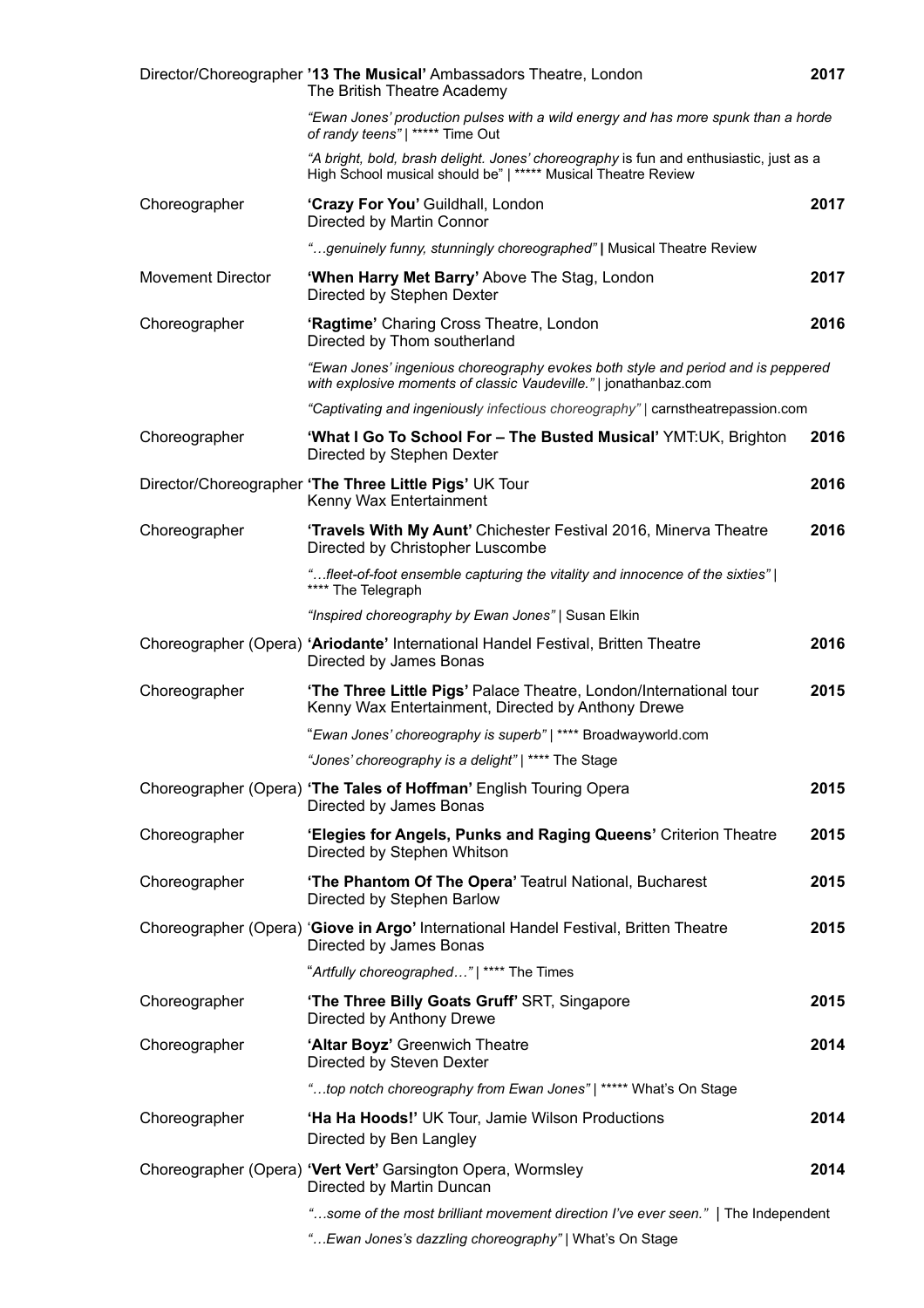| Choreographer. | 'Cinderella' UK Productions, Mansfield Palace Theatre<br>Directed by Andrew Ryan                                                                                                                                               | 2013 |
|----------------|--------------------------------------------------------------------------------------------------------------------------------------------------------------------------------------------------------------------------------|------|
|                | Choreographer (Opera) 'L'enfant et les sortileges' RCM, Britten Theatre, London<br>Directed by James Bonas                                                                                                                     | 2013 |
| Choreographer  | 'The Mikado' Co-Opera Co. Hackney Empire/UK tour<br>Directed by James Bonas                                                                                                                                                    | 2013 |
|                | Director/Choreographer 'The Three Little Pigs - Mandarin' SRT, Singapore<br>Singapore Repertory Theatre                                                                                                                        | 2013 |
| Choreographer  | 'Goldilocks And The Three Bears' SRT, Singapore<br>Directed by Anthony Drewe                                                                                                                                                   | 2013 |
| Choreographer  | 'The Dreaming' The Rose Theatre, Kingston.<br>Directed by Jeremy James Taylor & Russell Labey                                                                                                                                  | 2013 |
| Choreographer  | 'Snow White And The Seven Dwarfs' UK Productions<br>Directed by Andrew Ryan                                                                                                                                                    | 2012 |
| Choreographer  | 'The Three Little Pigs' Singapore Repertory Theatre<br>Directed by Anthony Drewe                                                                                                                                               | 2012 |
| Choreographer  | 'Jack And The Beanstalk' UK Productions, Mansfield<br>Directed by Julian Woolford                                                                                                                                              | 2011 |
| Choreographer  | 'FAME' Grimsby Auditorium<br>Directed by Julian Woolford                                                                                                                                                                       | 2011 |
| Choreographer  | 'Mexican Hayride' The Lost Musicals, Sadler's Wells<br>Directed by Ian Marshall Fisher                                                                                                                                         | 2011 |
|                | "Froth does not come much frothier than this  Ewan Jones has created<br>compact but atmospheric choreography."   The Times ****                                                                                                |      |
|                | Choreographer (Opera) 'Don Pasquale' Opera Holland Park<br>Directed by Stephen Barlow                                                                                                                                          | 2011 |
|                | "A scene-stealing Broadway routine for Act III duet "Aspetta, aspetta"<br>complete with umbrellas, can-can kicks and jazz hands, is truly a thing<br>of beauty"   The Arts Desk                                                |      |
| Choreographer  | 'H.M.S Pinafore' The Kings Head<br>Nominated for Best Choreographer in the "Off West End Awards"                                                                                                                               | 2011 |
|                | "HMS Pinafore is a vindication of everything that I believe inThe evening will leave<br>an indelible imprint on us."   The Dispatch Box                                                                                        |      |
| Choreographer  | 'Sleeping Beauty' UK Productions, Malvern Festival Theatre<br>Directed by Julian Woolford                                                                                                                                      | 2010 |
|                | "This is a panto production oozing quality entertainment and appeal from every area<br>the whole creative team deserved to take a bow at the end."   Malvern Gazette                                                           |      |
| Choreographer  | 'Carousel' Broadway Theatre, Catford<br>Directed by Thom Southerland                                                                                                                                                           | 2010 |
|                | "Blessed with plenty of imagination, Southerland eschews an actual carousel in favour<br>of Ewan Jones inventive choreography, which spins the boys and girls of the cast<br>around in a frenzied Carousel Waltz."   The Stage |      |
|                | Choreography/Direction for drama schools include:                                                                                                                                                                              |      |
|                | Director/Choreographer 'Bring it on' Bird College, London                                                                                                                                                                      | 2019 |
|                | Director/Choreographer 'Cry Baby' Bird College, London                                                                                                                                                                         | 2018 |
| Choreographer  | 'The Mystery of Edwin Drood' ArtsEd, London<br>Directed by Paul Warrick Griffin                                                                                                                                                | 2017 |
| Choreographer  | 'The King of Hearts' LSMT, Bridewell Theatre, London<br>Directed by Graham Hubbard                                                                                                                                             | 2017 |
| Choreographer  | 'Lysistrata Jones' GSA, The Ivy Theatre, Guildford<br>Directed by Luke Sheppard                                                                                                                                                | 2014 |
|                | " Ewan Jones' ingenious choreography"   Musical Theatre Review                                                                                                                                                                 |      |